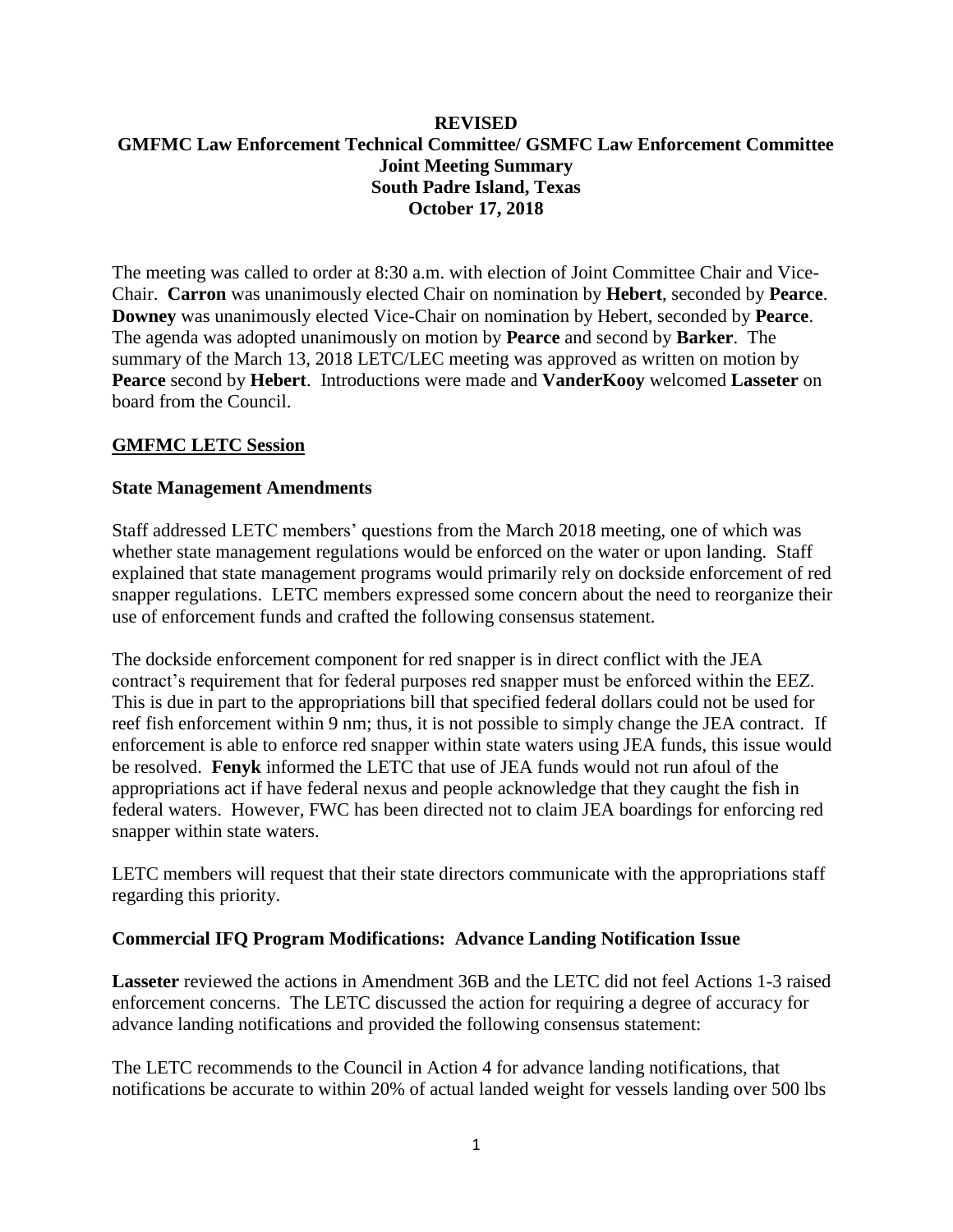(in any share category). The LETC feels that fishermen can be accurate to within 10% of 100 lbs, and wouldn't accept any less accuracy from the dealer to whom they are selling. Going with a 20% accuracy requirement allows some leeway for errors in reporting while allowing for more accountability.

Although the requirement to include a weight estimate during advance landing notifications of IFQ species was not intended to expose fishermen to violations based on the accuracy of their estimation, the lack of necessity for accurate weights on the advanced landing notification has been exploited by some fishermen to under report actual catch weights.

Requiring more accurate estimates of weights on the advance landing notification would benefit management of the fishery, as the LETC has seen abuse in the system and wants to minimize the level of under reporting. This would provide a management tool to close a gap that allows for fraud in the management of the resource. While the majority provide accurate estimates, there are no repercussions for the minority that don't; those who don't are able to avoid having the allocation deducted from their account which could then be used again, may sell the fish on the black market, and avoid paying the lease fee and cost recovery. This creates instability in the market from unaccounted fish being sold illegally. The LETC believes that this proposed regulation and potential for penalty would increase self-compliance within the industry.

In the case of red snapper, this would benefit management of the species as any unreported catch could cause you to exceed the total allowable catch, slowing the recovery of the stock. As an example, in one state, there have been consistent occurrences of a fisherman who is also the dealer reporting 500 lbs in both the advance notification and notification of landing (dealer report). However, when this same fisherman/dealer is inspected during offloading, the actual landed weight is routinely 1,500 lbs. Had the officer not been present for offloading, 1,000 lbs could go straight to a restaurant or unpermitted dealer, bypassing reporting measures and avoiding the allocation being deducted from the IFQ system.

# **Coral 9 HAPCs Update on Final Action**

**Lasseter** reviewed a summary of the Council's final preferred alternatives on Coral Amendment 9, which will establish several new HAPCs. In addition, the LETC is aware of the likely expansion of the Flower Garden Banks National Marine Sanctuary. Although the new HAPCs and Sanctuary are located far offshore, LETC members noted the additional burden on enforcement from establishing new protected areas with gear or fishing restrictions.

# **New "Fish Rules" App**

The LETC spoke well of the new Council app, "Fish Rules", which contains both state and federal regulations. Several members reported they already use it. Due to the availability of electronic regulations, the LETC does not see the need for the Commission to continue printing copies of the regulatory pocket guide and made the following recommendation (see motion below).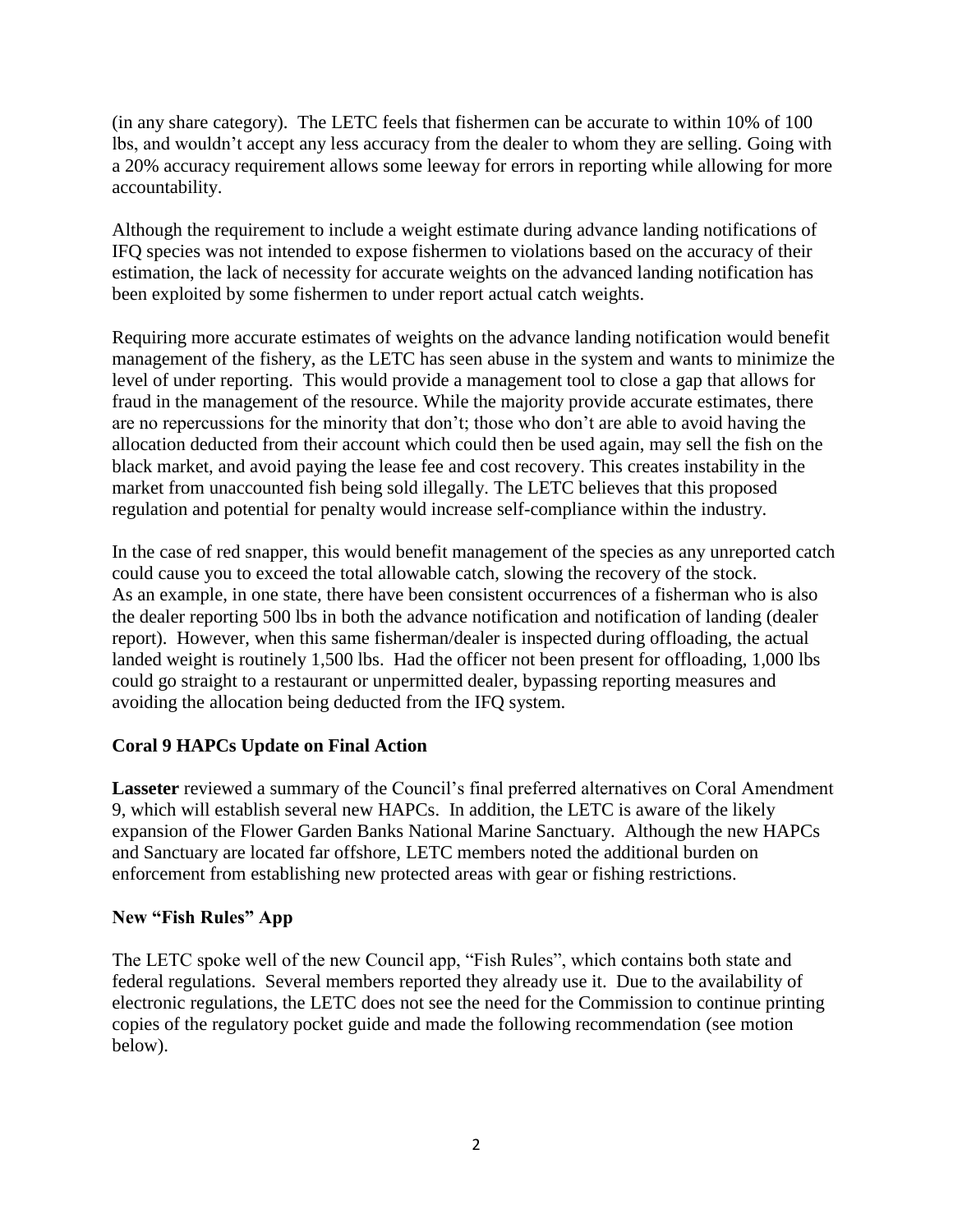# **GMFMC Enforcement Team of the Year Award**

**Lasseter** requested that LETC members begin considering criteria for a potential Enforcement Team of the Year Award. Due to changes in the staff and membership on the LETC, there is a need to continue discussing the specifics for the guidelines before it is brought to the Council. During the meeting, it was thought this had already been accomplished where in fact, the group had previously suggested further discussion.

# **Joint LEC/LETC Items**

# **2019-2020 Operations Plan**

**VanderKooy** addressed the 2019-2020 Gulf of Mexico Cooperative Law Enforcement Operations Plan. **Lasseter** had recommendations re: Objective 1.3 better cooperation and input by Council and LEC. She proposes to provide a link by email to the committee one week prior to Council meetings. She encouraged everyone to respond with questions or input. She will also email the committee following Council meetings providing updates as to what occurred at the meeting. It was the consensus of the group that this would be greatly appreciated.

**VanderKooy** asked for any other comments and approval of this plan for the next two years. On motion by **Hebert** and second by **Pearce**, the Ops Plan was unanimously approved.

**Diaz** made comments regarding the use of Civil Air Patrol in Mississippi and suggested that Law Enforcement may want to consider looking into this.

On motion by **Pearce**, second by **Barker**, the LEC recommended that the GSMFC discontinue printing and distributing the Commission's pocket guide which was useful in the past but with the existing technology is probably outdated now. Officers generally have internet access and are able to utilize much more current information through their smart devices. The motion passed unanimously.

## **Overview of Current IUU Fishing Issues**

**Casterline** (TPWD) and **Zanowicz** (USCG) provided an overview and update on the IUU fishing issues in Texas and along the US Mexico border specifically. This presentation was made at the last Gulf Council meeting but **Casterline** had some additional cases and information to provide. They will continue to monitor these foreign incursions and likely present to the Commission in the future.

## **GSMFC LEC Session**

## **Future of JEA and JEA Funding Discussion**

**Carron** referred back to the meeting in March when there was discussion as to whether this funding is going to continue. It was the consensus of the group that nothing had changed since that time.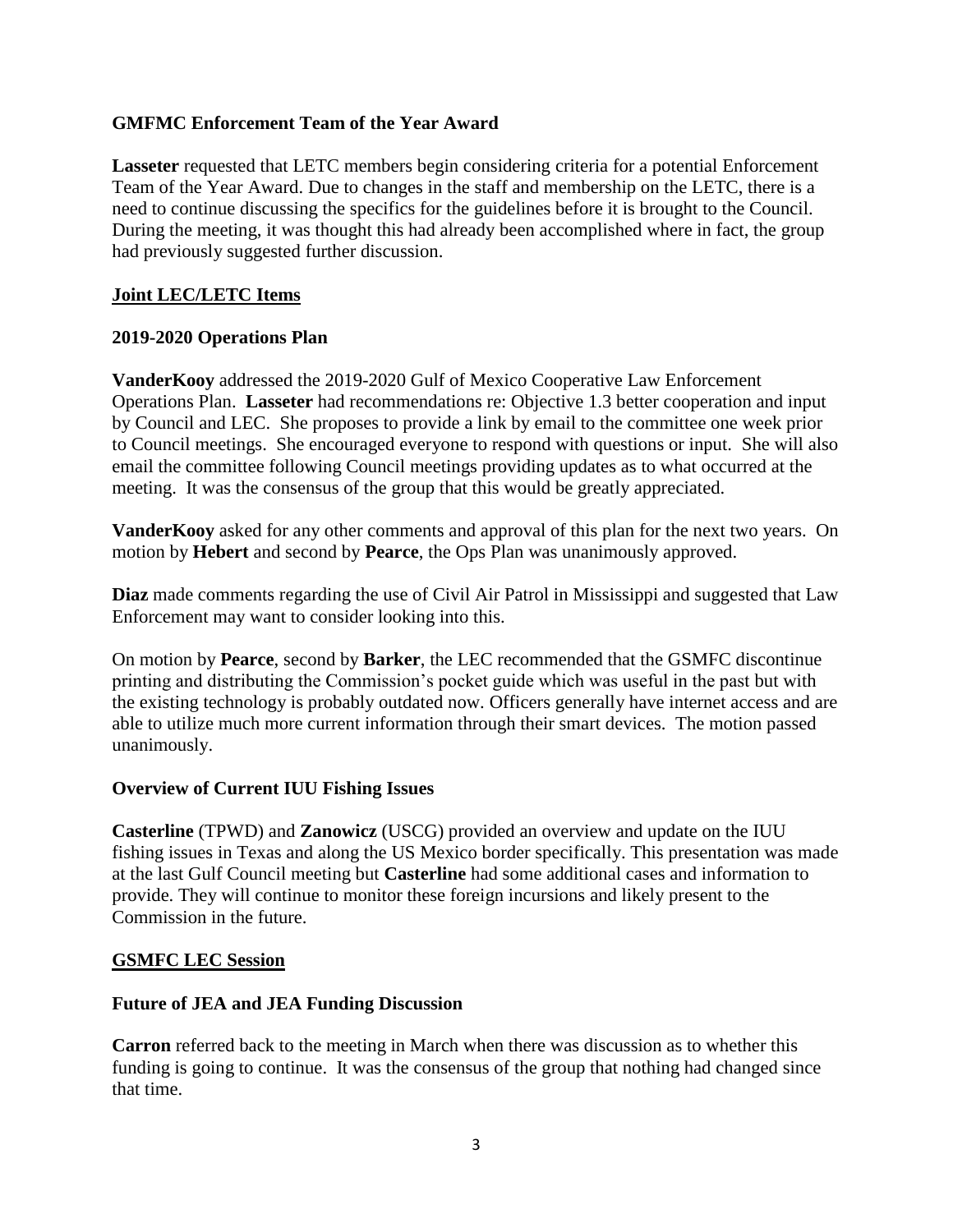# **Fish Attracting Devices (FADs); Misuse and Management**

Each state discussed to what degree FADs are a problem. Texas does not see much in the way of FADs while **Pearce** concurred that it is not a widespread problem to his knowledge in Florida. **Carron** and **Hebert** stated that MS and LA see most FAD activity in relation to Tripletail pursuit. **VanderKooy** stated that the biologists working on management plans state that these are found on a routine basis and that Cobia fishermen have related stories for years about the use of FADs. Cobia tournaments banned FADs use in their tournament rules. **VanderKooy** pointed out that it might be worth looking at from the enforcement side. The first step may be to educate people. **VanderKooy** encouraged everyone to check with their biologists and samplers to find out their impression of what is happening.

# **IJF Program Activity**

## Cobia Profile

On behalf of the Cobia Technical Task Force, **Carron** reported that this document is nearing completion. He encouraged everyone who still has contributions to forward their remaining information in to him or **VanderKooy** ASAP.

## New Species

**VanderKooy** provided the group with a list of how the Law Enforcement rotation works on task forces. Florida will be the next LE rep for the next species. **VanderKooy** will inform everyone of the new species when it is decided.

## Annual License and Fees

For the benefit of several new committee members, **McIntyre** explained how she gathers the information from them for the Annual License and Fees and Law Summary (Red Book). She encouraged any member who needs examples or assistance with these requests to contact her for further explanation.

## **State Reports Highlights**

Written state reports were submitted prior to the meeting. *On motion by Carron, seconded by Hebert, the written state reports were accepted as written.*

## **Other Business**

**Hebert** offered thanks to the Florida group for their help after the hurricane.

**Diaz** expressed that as a Council member, he has found this meeting particularly helpful to his view and that this is a valuable tool to the Council process.

**Carron** recognized **Hebert** and thanked him for his service on this committee for the past several years.

There being no further business, on motion by **Downey**, second by **Pearce**, the meeting adjourned at 4:51p.m.